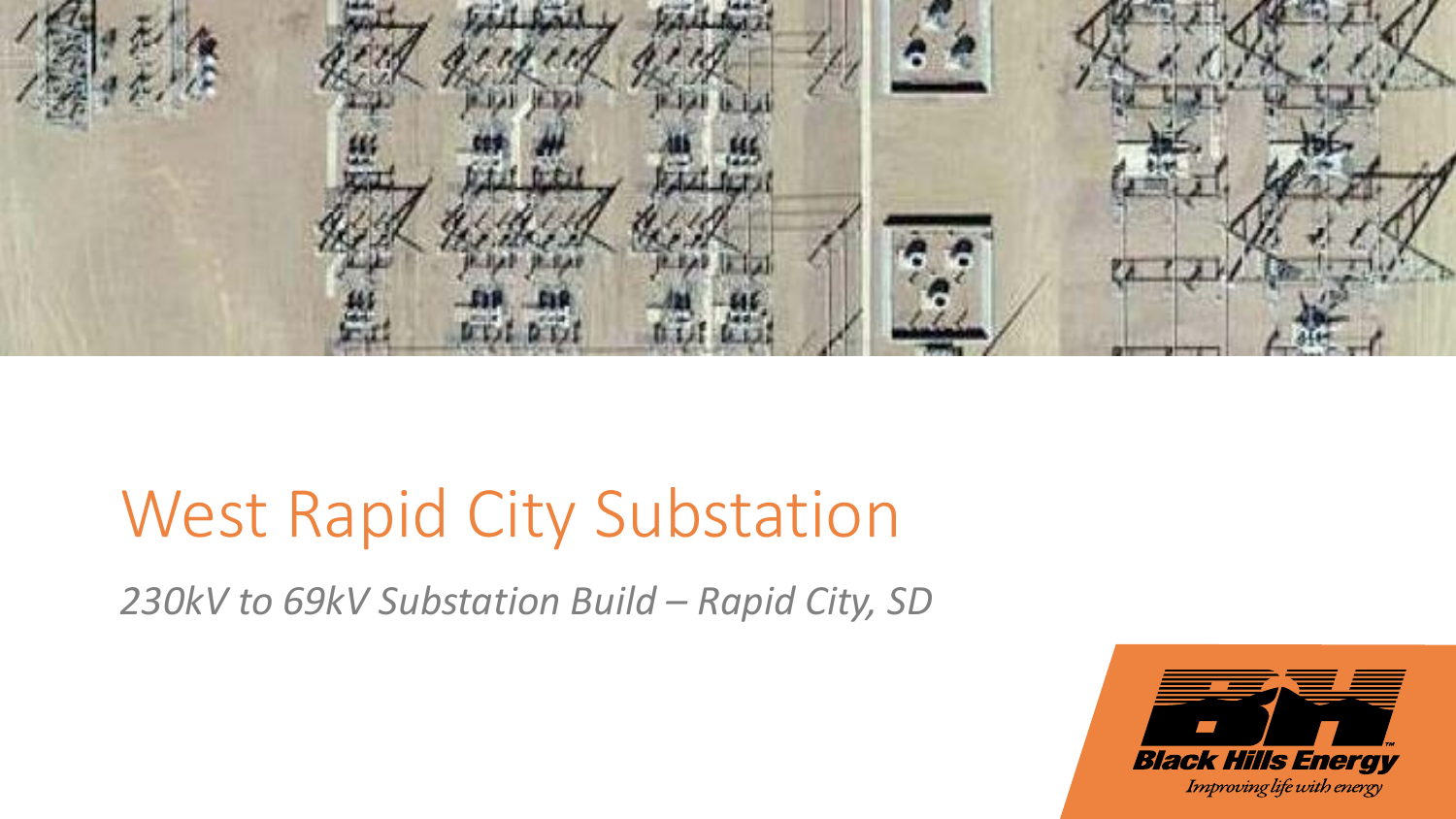### **Black Hills Energy**

Every day, we improve life with energy. We're more than an electric provider; we're a community partner. Our more-than 70,000 customers live in 38 communities throughout western South Dakota, northeastern Wyoming Gillette  $\Theta$ and southeastern Montana. We're an investorowned utility and part of the Black Hills Corporation family.

For 135 years, we've provided safe, reliable electric service to our customers. And we'll do that for the next 135 years and beyond.

#### **Major communities served**

- Belle Fourche
- Box Elder
- **Custer**
- Deadwood
- **Edgemont**
- Hill City
- Hot Springs
- **Keystone**
- Lead
- Newcastle
- Newell
- Rapid City
- **Summerset**
- **Spearfish**
- **Sturgis**
- Upton
- Whitewood

#### **Fast facts**

- 70,000 customers
- 38 communities served
- 235 employees
- 3,591 total miles of transmission

#### **We own and operate generating facilities in:**

- Gillette: 260 MW of natural gas and coal-fired generation
- Cheyenne: 55 MW of natural gas-fired generation
- Rapid City: 130 MW of natural gas and oil-fired generation



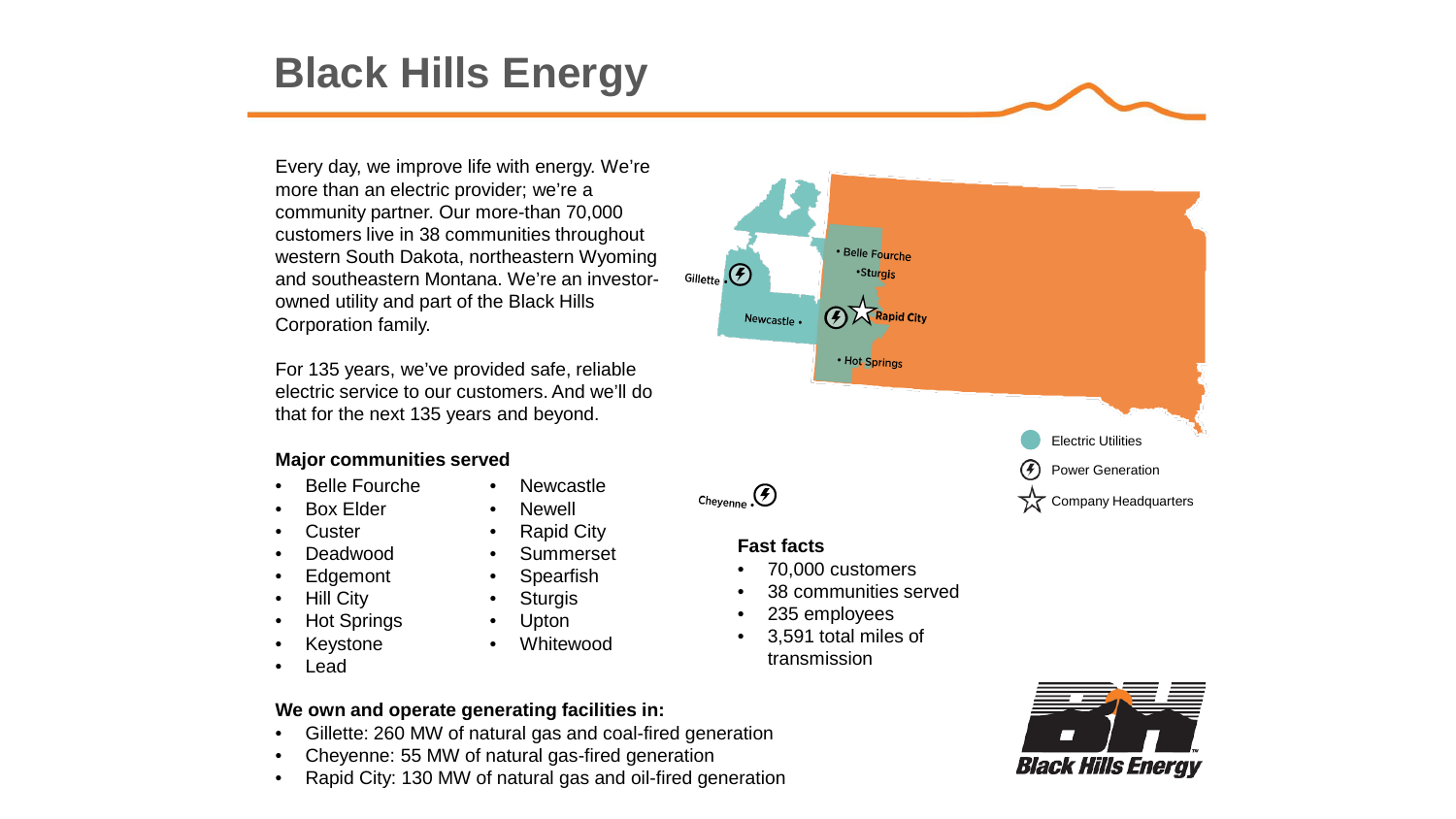### How we deliver electricity…

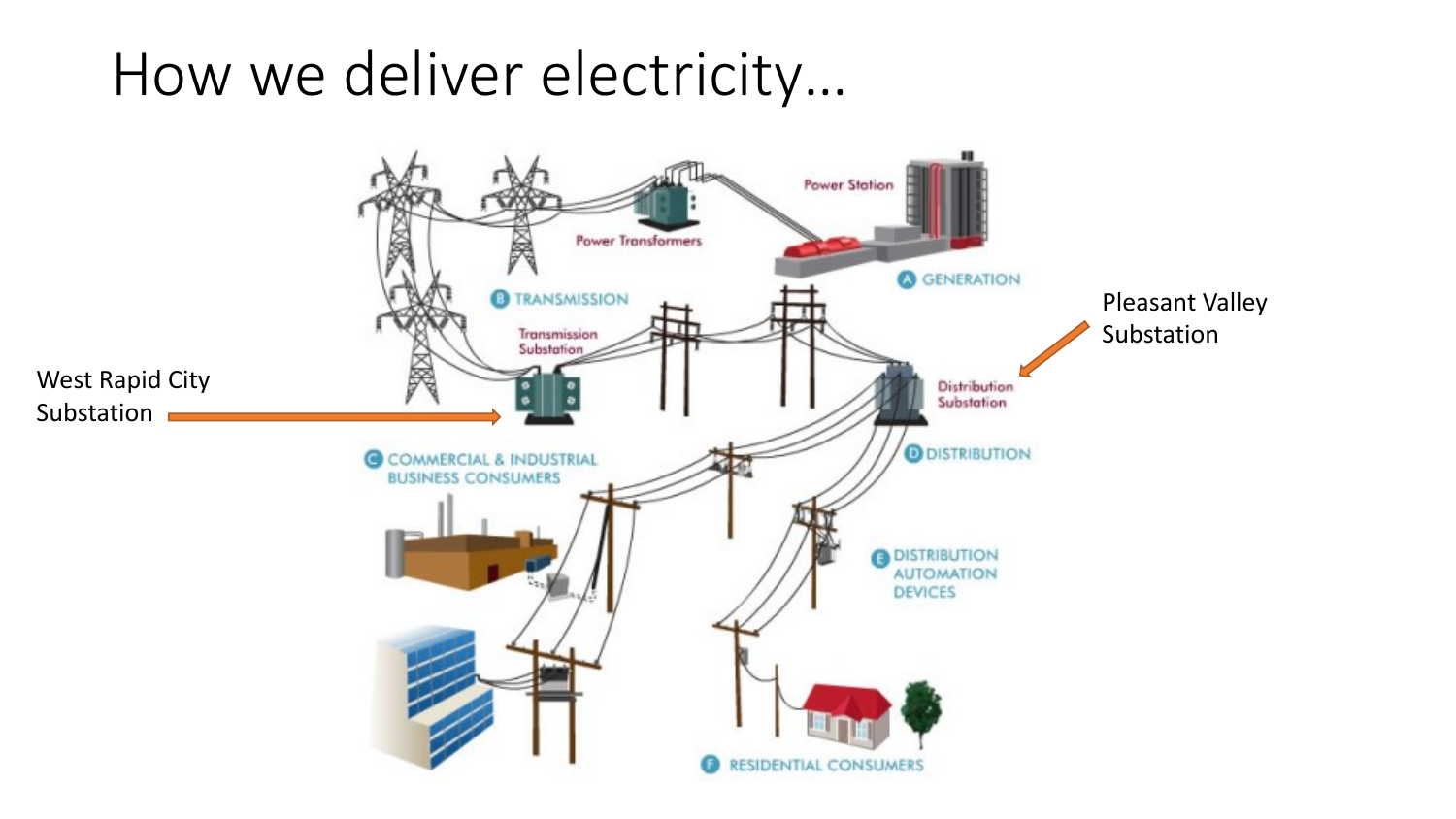**Project Purpose:** 

- The build of the West Rapid City Substation is required to add capacity to the Rapid City area to support load growth and enhance system reliability.
- Black Hills Energy is committed to providing our customers with safe, reliable electric energy when they need it, where they need it; this commitment is demonstrated by our 99.9 percent reliability.
- Black Hills Energy anticipates customer needs well in advance because we cannot wait for electric system failure before initiating a process that can take years to complete.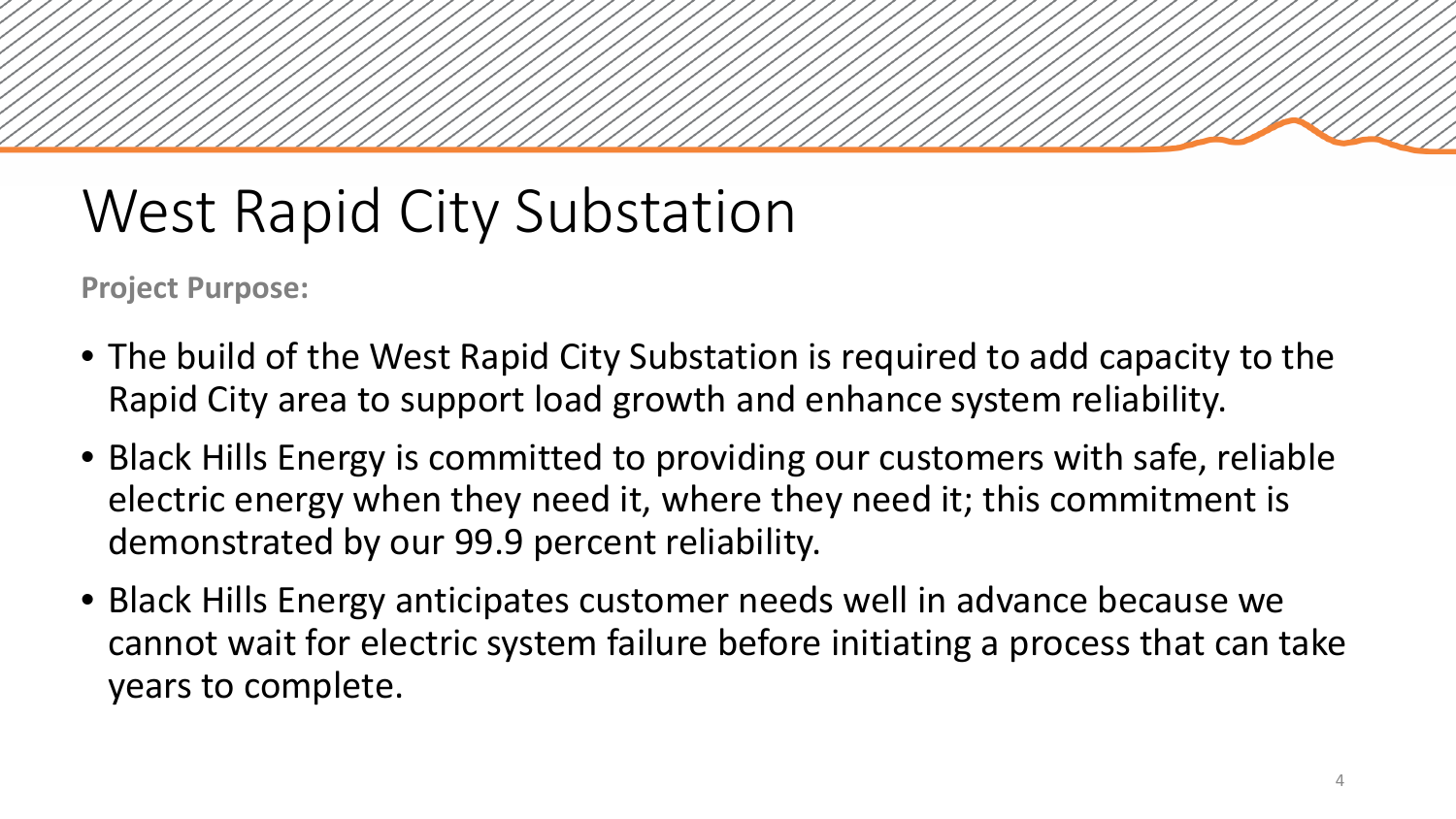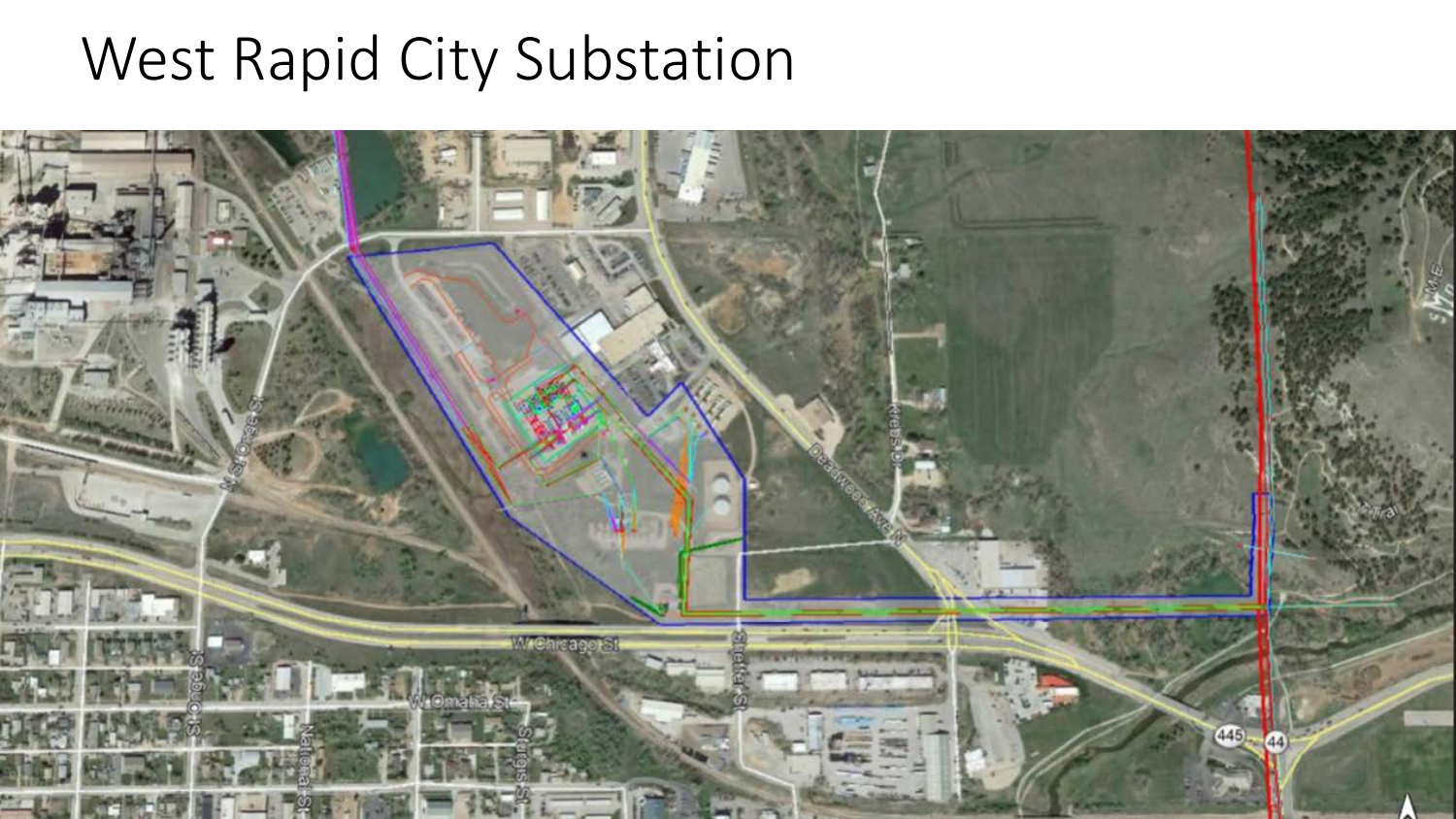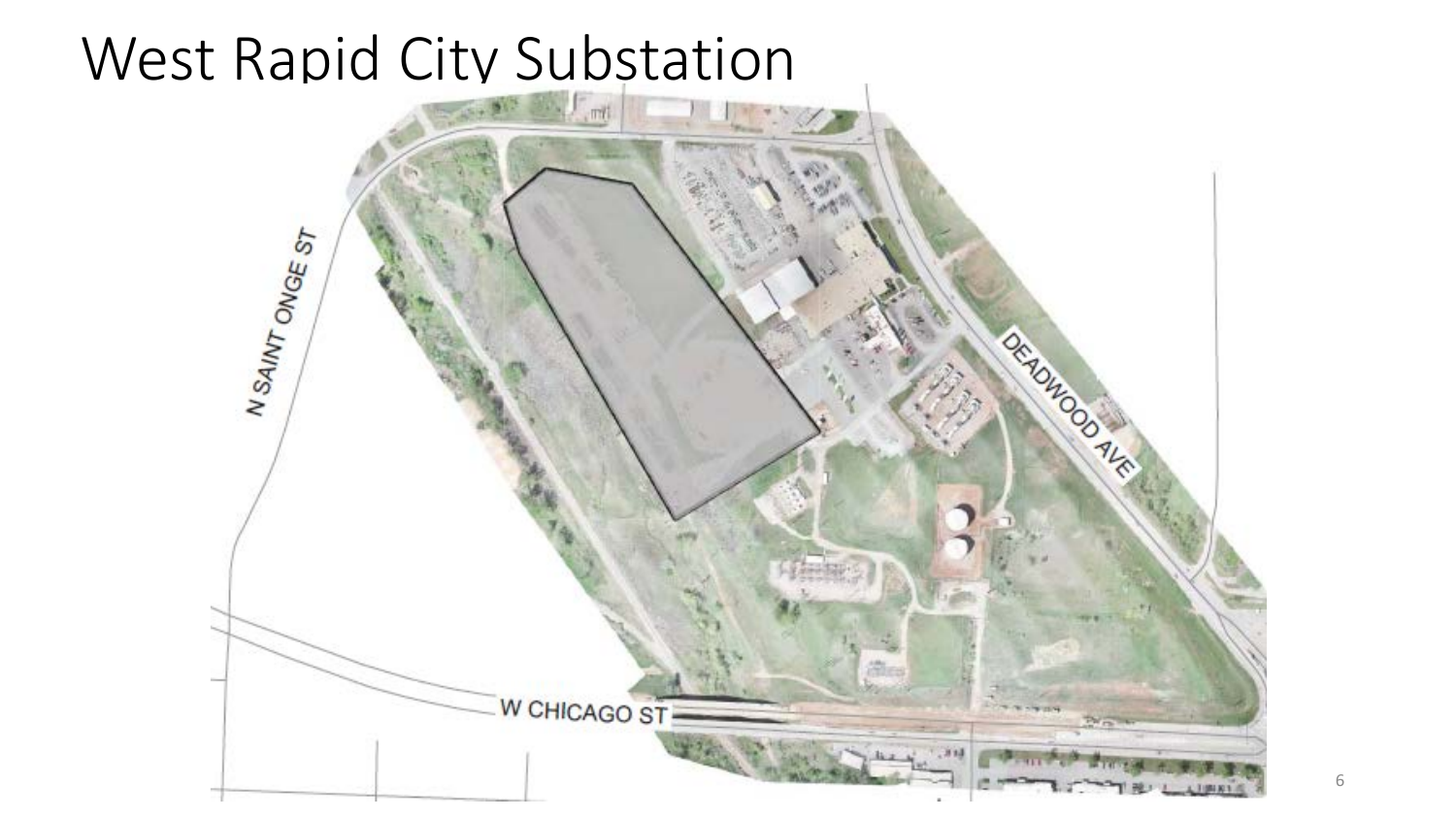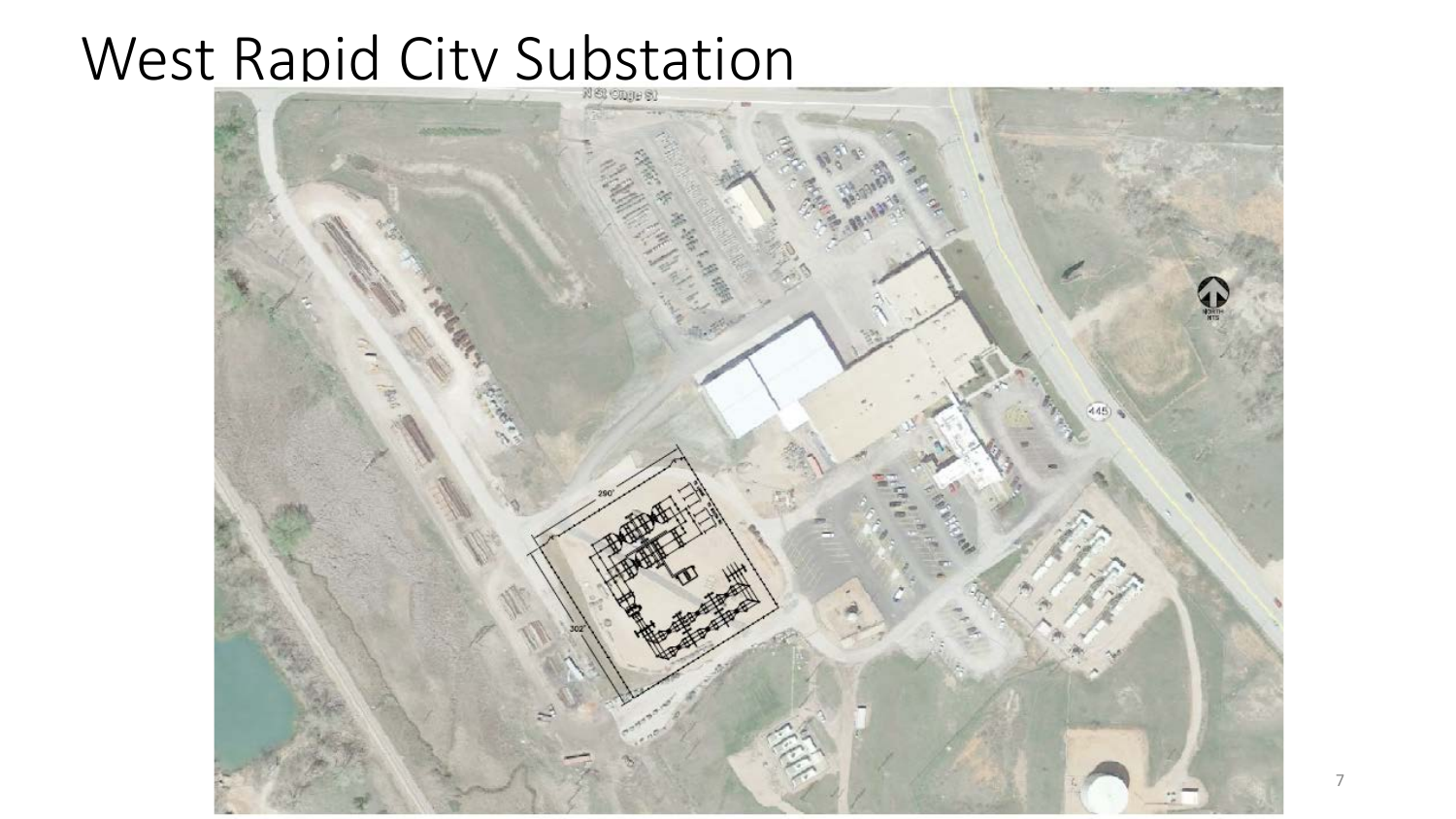**Project Scope:**

- Substation will be located on (3) acres behind BHE's Operations Service Center on 409 Deadwood Ave (old coal pile site).
- Build approx. 1.5 miles of transmission lines (in existing easements) to Substation site.
- Tie sub-transmission lines into new Substation (on BHE property).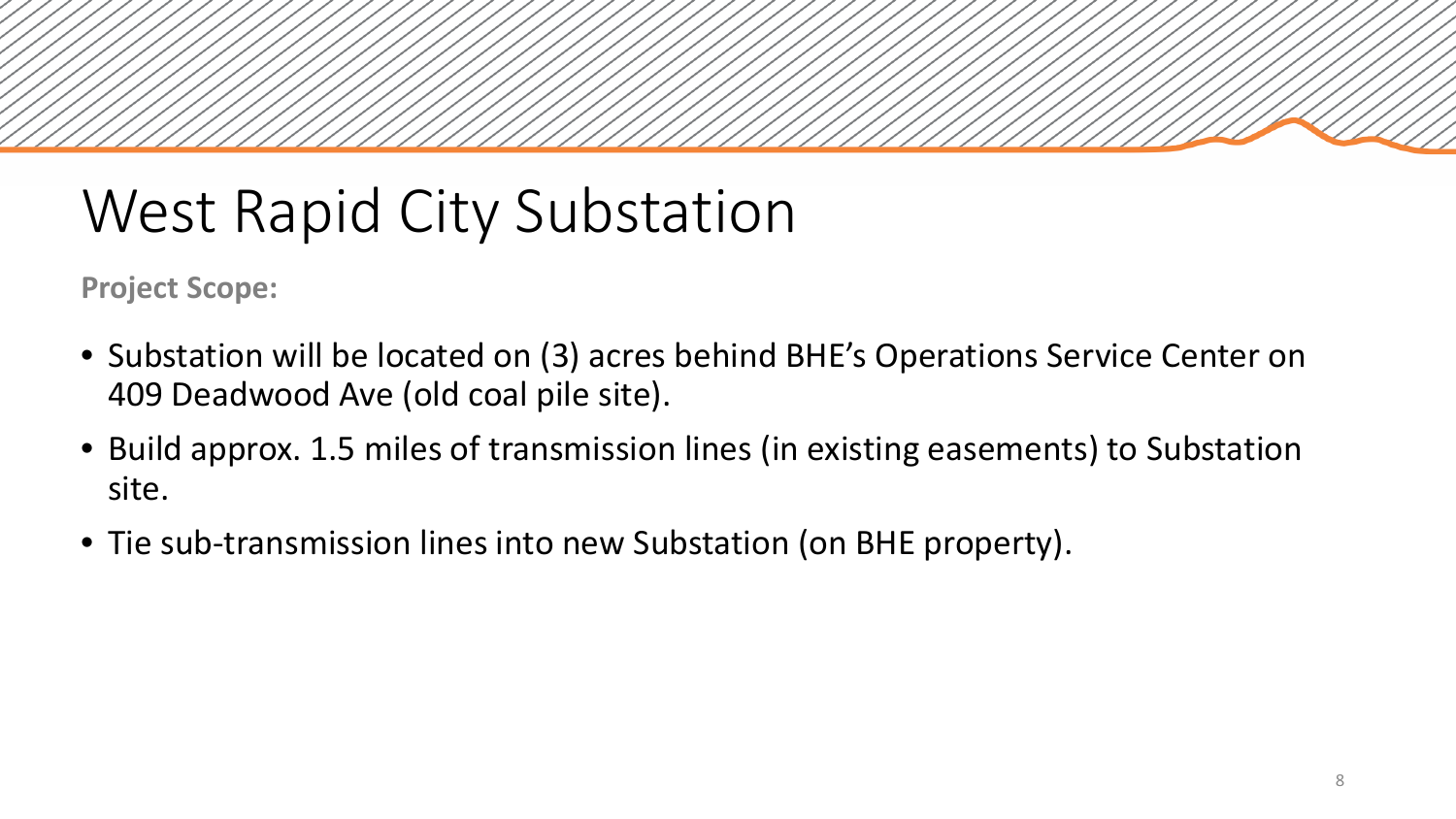

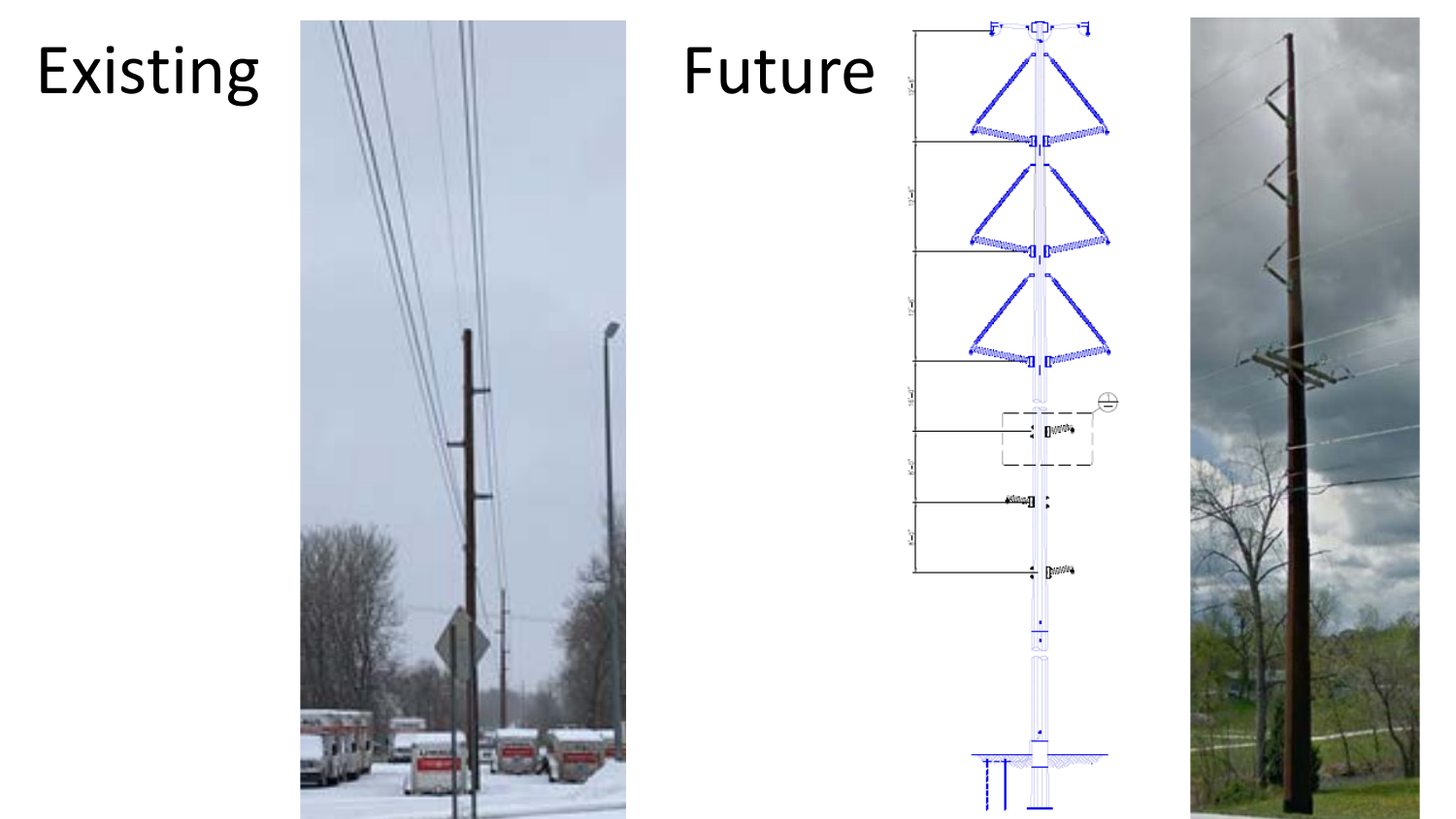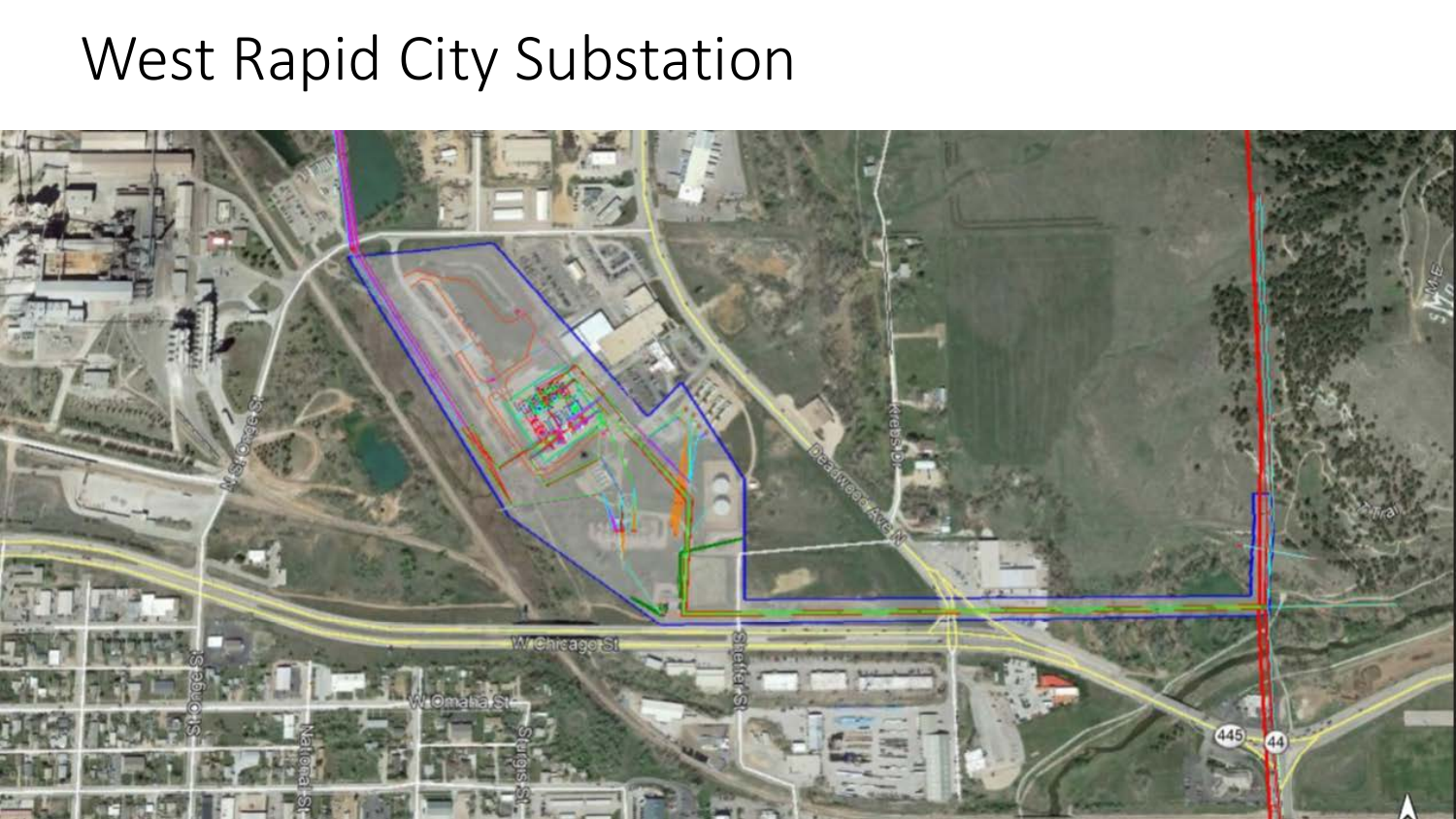### **Project Schedule:**

- **May – December 2018**: Substation Design & Engineering
	- Communications:
		- Ward 5 Council members
		- Director of Public Works
		- Director Parks & Recreation

### • **February – July 2019**: Permitting & Procurement

- Public Works Committee update
- SD PUC permit filed
- City Permits
- Media Release
- **July 2019**: Substation construction begins
- **August 2019**: Transmission line construction begins
- **May 2020**: Construction completed substation placed in service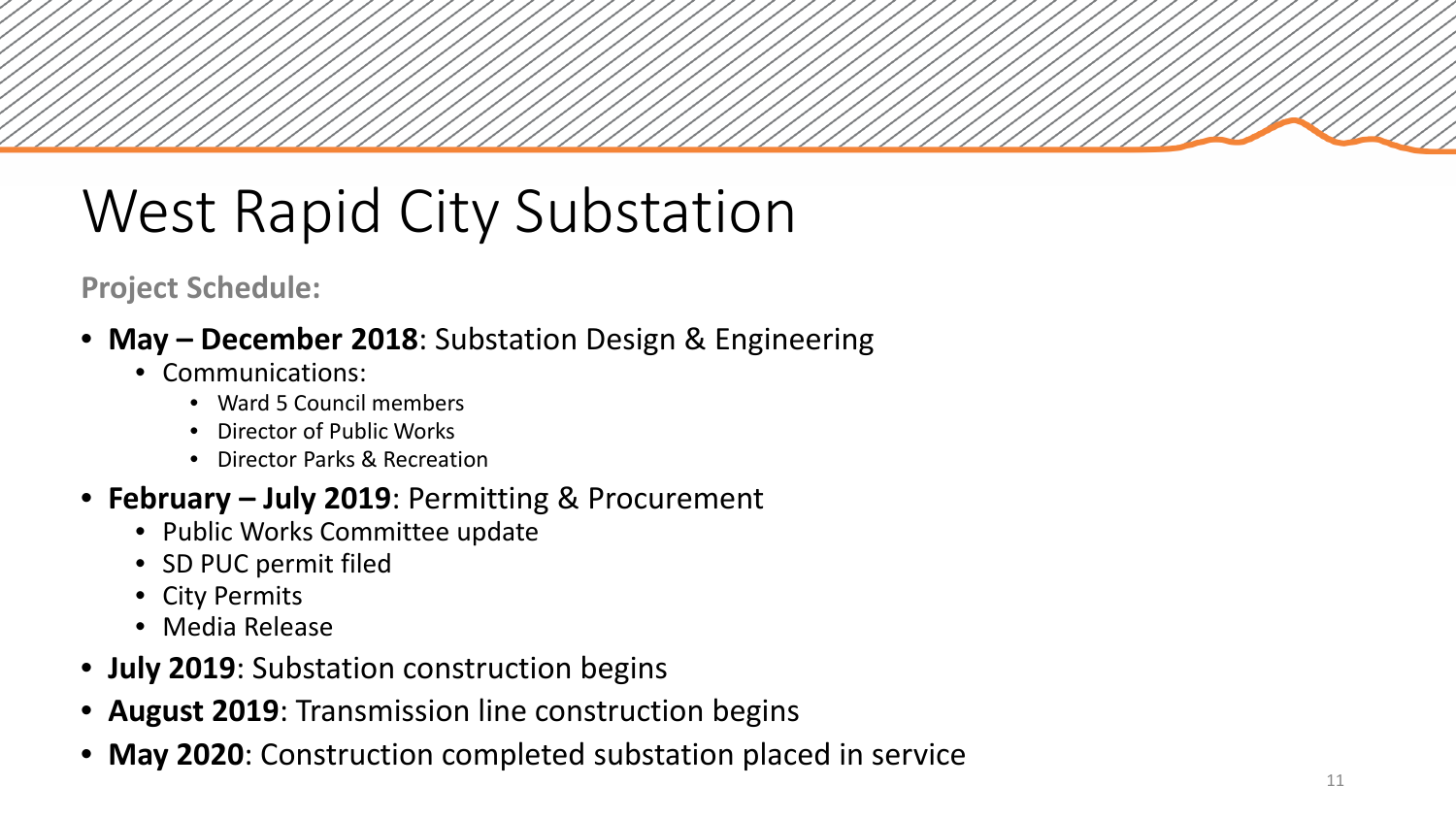**Project Safety**

- Safety is a top priority at Black Hills Energy for our employees, contractors, landowners and customers.
- Contractors and construction crews are equipped to handle the diverse hazards surrounding this project.
- Preparedness includes daily safety meetings, approved traffic & pedestrian safety control plans, safety equipment located at each job site, and training given to all project crew members.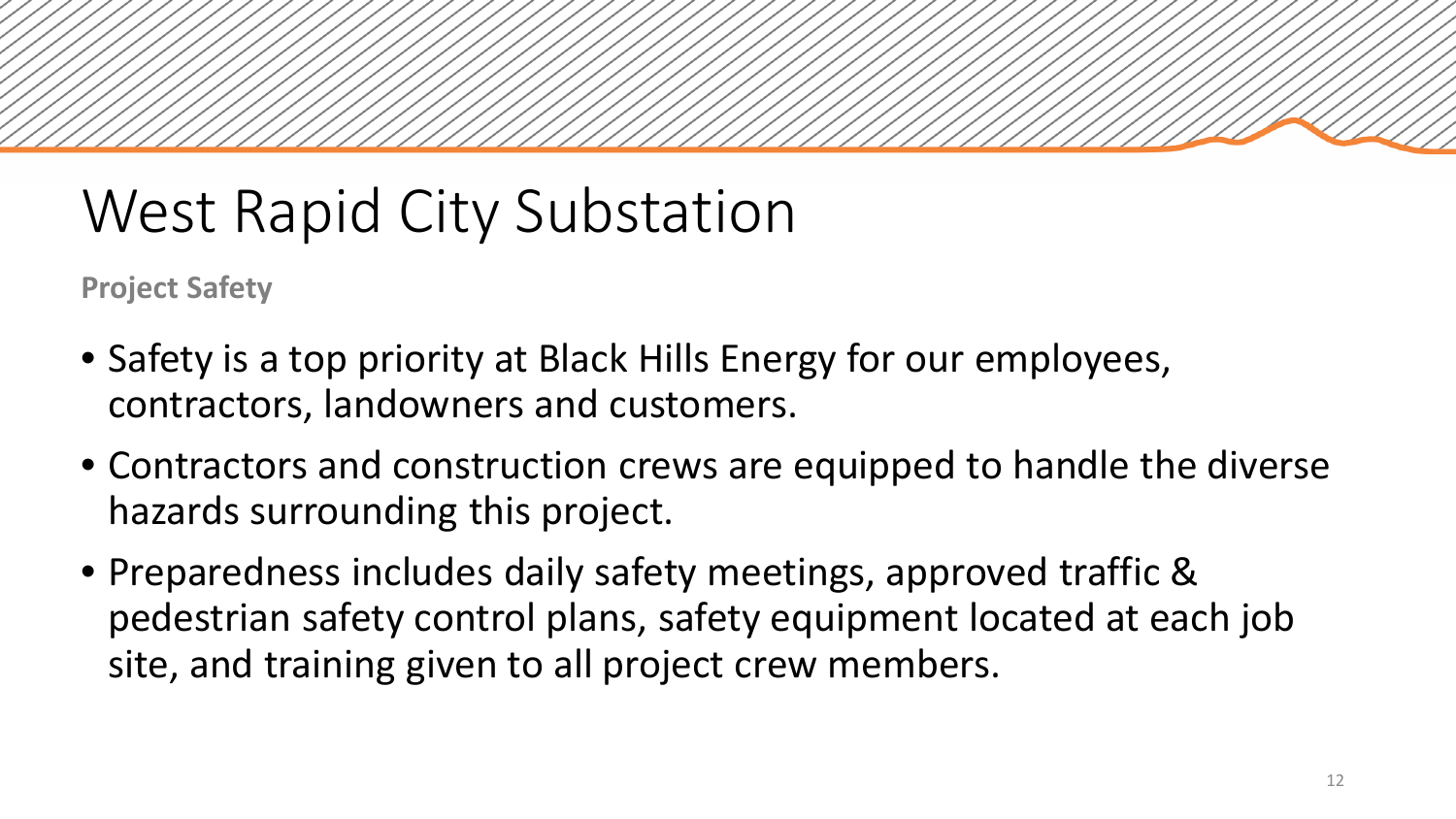### **Key Contacts**

#### **BHE South Dakota Electric Operations:**

- Marc Eyre, Director BHE South Dakota Electric Operations
	- Phone: 605-399-5075
	- Email: Marc.Eyre@blackhillscorp.com

#### **BHE Community & Media Relations:**

- Mutch Usera, Sr. Program Manager Community Affairs
	- Phone: (605) 484-1476
	- Email: Mutch.Usera@blackhillscorp.com

#### **BHE Project Manager:**

• Ron Williams, Sr. Project Manager - Transmission & Engineering Services

Phone: (605) 721-2471

Email: Ron.Williams@blackhillscorp.com